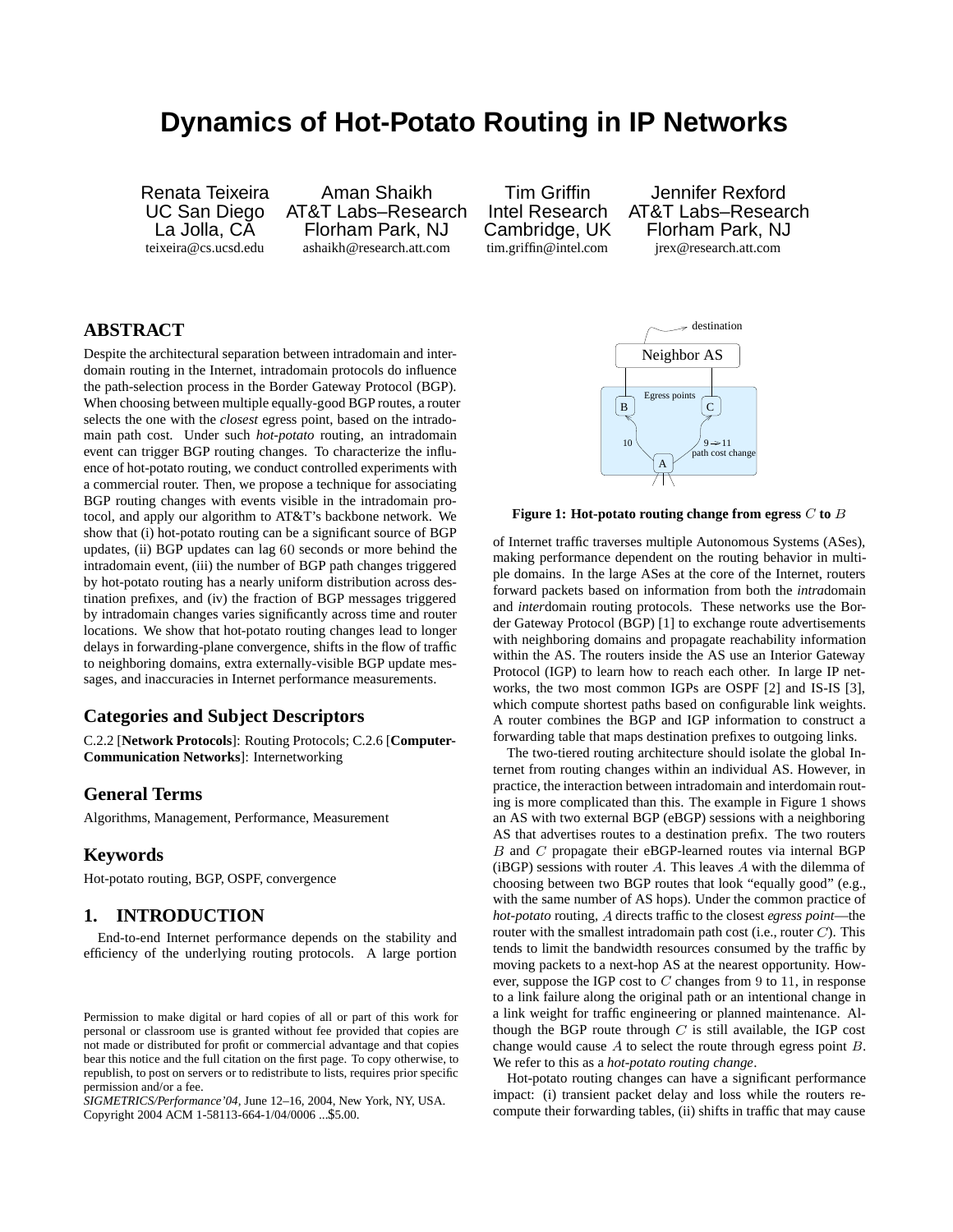congestion on the new paths through the network, and (iii) BGP routing changes visible to neighboring domains. The frequency and importance of these effects depend on a variety of factors. A tier-1 ISP network connects to many neighboring domains in many geographic locations. In practice, an ISP typically learns "equally good" BGP routes at each peering point with a neighboring AS, which increases the likelihood that routing decisions depend on the IGP cost to the egress points. In addition, the routers have BGP routes for more than 100,000 prefixes, and a single IGP cost change may cause many of these routes to change at the same time. If these prefixes receive a large volume of traffic, the influence on the flow of traffic within the AS and on its downstream neighbors can be quite significant. In this paper, we quantify these effects by analyzing the IGP-triggered BGP updates in AT&T's backbone network (AS 7018).

On the surface, we should be able to study hot-potato routing changes in an analytical or simulation model based on the protocol specifications. However, the interaction between the protocols depends on details not captured in the IETF standards documents, as discussed in more detail in Section 2. Vendor implementation decisions have a significant impact on the timing of messages within each protocol. The design of the network, such as the number and location of BGP sessions, may also play an important role. In addition, the behavior of the routing protocols depends on the kinds of low-level events—failures, traffic engineering, and planned maintenance—that trigger IGP path changes, and the properties of these events are not well-understood. In light of these issues, our study takes an empirical approach of controlled, *black box* experiments at the router level coupled with a joint analysis of IGP and BGP measurements collected from a large ISP network.

Although previous studies have characterized IGP link-state advertisements [4, 5, 6, 7] or BGP update messages [7, 8, 9, 10] in isolation, we believe this is the first paper to present a joint analysis of the IGP and BGP data. The work in [9] evaluates how BGP routing changes affect the flow of traffic inside an ISP backbone but does not differentiate between routing changes caused by internal and external events. The main contributions of this paper are:

- **Evaluating hot-potato changes at the router level:** We describe how to evaluate hot-potato routing changes on a single router. We perform experiments with a Cisco router to illustrate the timing of the protocol messages in a controlled environment.
- **Identifying hot-potato BGP routing changes:** Our algorithm for correlating the IGP and BGP data (i) generates a sequence of path cost changes that may affect BGP routing decisions, (ii) classifies BGP routing changes in terms of possible IGP causes, and (iii) matches BGP routing changes with related path cost changes that occur close in time.
- **Evaluation in an operational network:** We apply our algorithm to routing data collected from a large ISP network, and identify suitable values for the parameters of the algorithm. Our study demonstrates that hot-potato routing is sometimes a significant source of BGP update messages and can cause relatively large delays in forwarding-plane convergence.
- **Exploring the performance implications:** We discuss how hotpotato routing changes can lead to (i) packet loss due to forwarding loops, (ii) significant shifts in routes and the corresponding traffic, and (iii) inaccuracies in measurements of the routing system. We describe how certain operational practices can prevent unnecessary hot-potato routing changes.

These contributions are presented in Sections 3–6, followed by a summary of our results in Section 7.

| 0. Ignore if egress point unreachable                  |
|--------------------------------------------------------|
| 1. Highest local preference                            |
| 2. Lowest AS path length                               |
| 3. Lowest origin type                                  |
| 4. Lowest MED (with same next-hop AS)                  |
| 5. eBGP-learned over iBGP-learned                      |
| 6. Lowest IGP path cost to egress point ("Hot potato") |
| 7. Vendor-dependent tie break                          |

**Table 1: Steps in the BGP decision process**

# **2. MODELING HOT-POTATO ROUTING**

In this section, we present a precise definition of a "hot potato routing change" and explain why identifying these routing changes in an operational network is surprisingly difficult.

# **2.1 Hot-Potato BGP Routing Changes**

The BGP decision process [1] on a router selects a single best route for each destination prefix by comparing attribute values as shown in Table 1. Two of the steps depend on the IGP information. First, a route is excluded if the BGP next-hop address is not reachable. For example, in Figure 1, the router  $A$  does not consider the BGP route from  $C$  if  $A$ 's forwarding table does not have an entry that matches  $C$ 's IP address. Then, after the next five steps in the decision process, the router compares IGP path costs associated with the BGP next-hop addresses and selects the route with the smallest cost—the *closest* egress point. If multiple routes have the same IGP path cost, the router applies additional steps to break the tie. When the BGP decision process comes down to the IGP path cost, we refer to the BGP decision as *hot potato* routing. When a change in an IGP path cost leads a router to select a different best BGP route, we refer to this as a *hot potato routing change*.

To guide our characterization of hot-potato routing, we propose a simple model that captures the path selection process at a single router (which we denote as a *vantage point*):

- **Cost vector (per vantage point)**: The vantage point has a cost vector that represents the cost of the shortest IGP path to every router in the AS. The cost vector is a concise representation of the aspects of the IGP that can affect BGP routing decisions.
- **Egress set (per prefix):** The network has a set of routers that have eBGP-learned routes that are the "best" through step 4 in the BGP decision process. These routes can be propagated to other routers in the AS via iBGP.

For each prefix, the vantage point selects the egress point (from the egress set) with the smallest path cost (from the cost vector). A hot-potato routing change occurs when a vantage point selects a different egress point because of a change in the path cost vector (i.e., that makes the new egress point closer than the old one). For example, initially router A in Figure 1 has an egress set of  $\{B, C\}$ , path costs of 10 and 9, and a best egress point of  $C$ ; then, when the path cost to  $C$  changes to 11,  $A$  selects egress point  $B$ . Our goal in this paper is to *determine what fraction of the BGP routing changes are hot-potato routing changes in an operational network*.

# **2.2 Characterizing Hot-Potato Routing**

On the surface, measuring the hot-potato routing changes seems relatively simple: collect BGP and IGP measurements from an operational router and determine which BGP messages were triggered by IGP routing changes. However, several factors conspire to make the problem extremely challenging:

**Incomplete measurement data:** In a large operational network,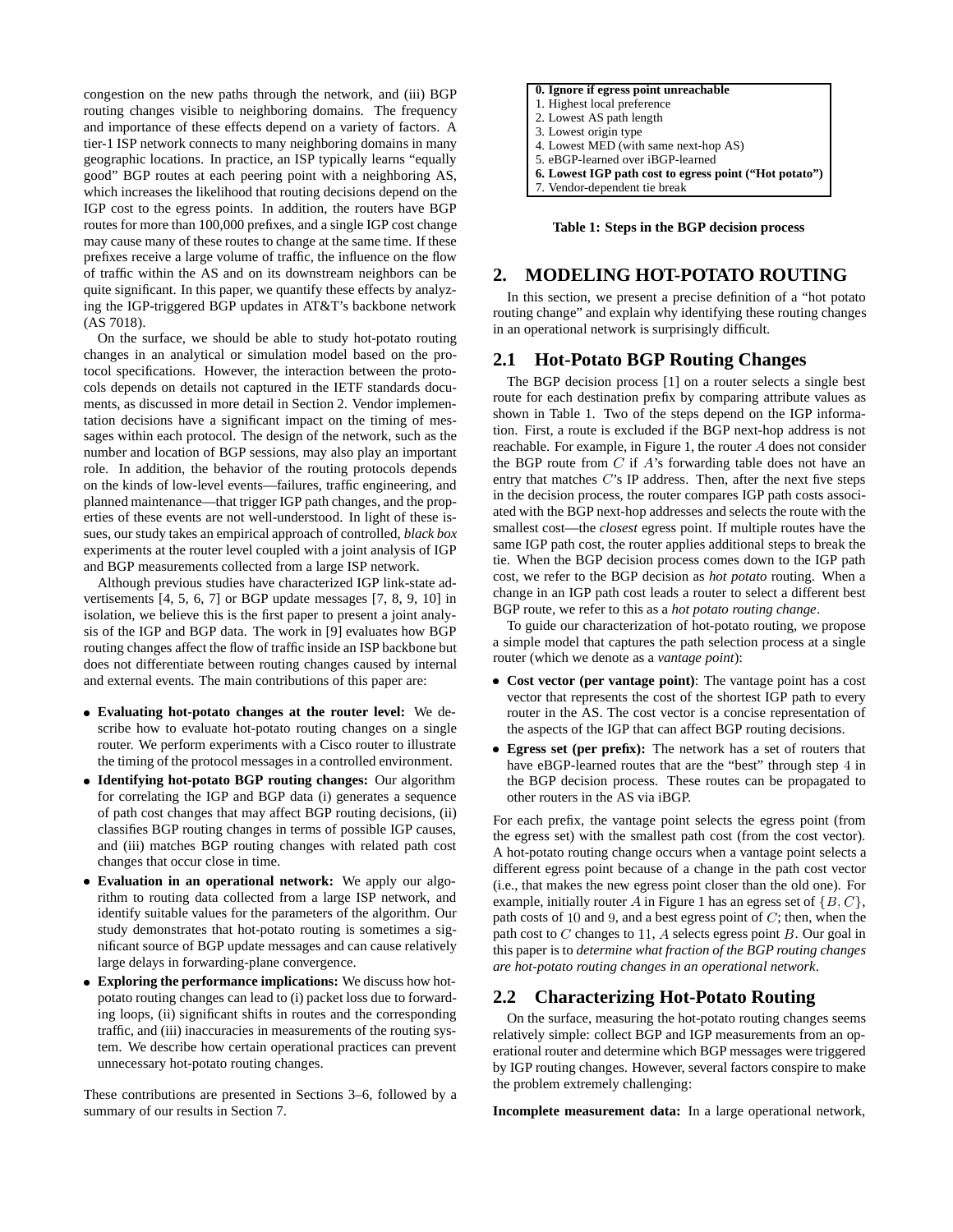

**Figure 2: Router changes best route without path cost change**

fully instrumenting all of the routers is not possible; instead, we must work with data from a limited number of vantage points. In addition, commercial routers offer limited opportunities for collecting detailed routing data—we can only collect measurements of the routing protocol messages that the routers exchange amongst themselves. IGP measurements are difficult to collect since they often require a physical connection to a router located in a secure facility. Fortunately, in link-state protocols like OSPF and IS-IS, the routers *flood* the link-state advertisements (LSAs) throughout the network, allowing us to use data collected at one location to reconstruct the path cost changes seen at other routers in the network. However, this reconstruction is not perfect because of delays in propagating the LSA from the point of a link failure or weight change to other routers in the network. Collecting BGP data from multiple routers is easier because BGP sessions run over TCP connections that do not require a physical adjacency. However, BGP messages from the operational router must traverse the network to reach the collection machine, which introduces latency; these delays may increase precisely when the IGP routes are changing. In addition, since BGP is a path-vector protocol, the router sends *only its best route* to its BGP neighbors, making it difficult to know the complete set of routing choices that are available at any given time.

**Complex routing protocol dynamics:** IGP routing changes stem from topology changes (i.e., equipment going up or down) and configuration changes (i.e., adjustments to the link weights). Monitoring the IGP messages shows only the *effects* of these events. In practice, multiple LSAs may occur close together in time (e.g., the failure of a single router or an optical amplifier could cause several IP links to fail). If one LSA follows close on the heels of another, the routing system does not have time to converge after the first LSA before the next one occurs. Similarly, a prefix may experience multiple BGP routing changes in a short period of time (e.g., a neighboring AS may send multiple updates as part of exploring alternate paths). Similarly, a hot-potato routing change might trigger multiple iBGP routing changes as the network converges. In addition, the global routing system generates a constant churn of BGP updates, due to failures, policy changes, and (perhaps) persistent oscillations. Continuously receiving several updates a second is not uncommon. This makes it difficult to identify which BGP routing changes are caused by hot-potato routing inside the AS. The Multiple Exit Discriminator (MED) attribute introduces additional complexity because the BGP decision process compares MED values only across routes learned from the same next-hop AS, resulting in scenarios where a router's local ranking of two routes may depend on the presence or absence of a third route [11].

**Hierarchy of iBGP sessions inside the AS:** Large networks often employ *route reflectors* to reduce the overhead of distributing BGP information throughout the AS [12]. However, route reflectors make the dynamics of network-wide routing changes extremely complicated. In the example in Figure 2, router  $D$  is a route reflec-



**Figure 3: Experimental testbed for router-level testing**

tor with clients  $A$ ,  $B$ , and  $C$ . Both  $A$  and  $D$  have shorter IGP paths to  $C$  than  $B$ . When the  $C-D$  link fails, router  $D$  shifts its routes from egress C to egress B. However, since A is a client of D, it too would change its routes to use egress  $B$  even though its own cost vector has not changed! Determining which BGP routes from  $A$  are caused by IGP changes requires knowing the route-reflector configuration of the network and which BGP routing changes from  $D$ were caused by the IGP. Some *under-counting* of hot-potato routing changes is inevitable, though focusing the analysis on the "toplevel" route reflectors in the network helps limit these effects.

**Vendor implementation details:** Although the routing protocols have been standardized by the IETF, many low-level details depend on implementation decisions and configuration choices. For example, the final tie-breaks in the BGP decision process vary from vendor to vendor. The vendor implementations have numerous timers that control when the router recomputes the IGP paths, reruns the BGP decision process, and sends update messages to BGP neighbors. The router operating system may have complex techniques for scheduling and preempting tasks when multiple events occur close together in time. These router-level details can have a firstorder impact on the network-wide dynamics of hot-potato routing.

Together, these issues suggest that computing an exact measure of hot-potato routing changes is extremely difficult, and that we should seek approximate numbers based on reasonable heuristics.

### **3. CONTROLLED EXPERIMENTS**

In this section, we evaluate the dynamics of hot-potato changes on a router in a controlled environment to set the stage for our study of routers in an ISP network. After a description of our testbed, we present a methodology for characterizing the time-average behavior of the router's response to path cost changes. We then present the results of applying this methodology to a Cisco GSR router.

#### **3.1 Router Testbed**

The testbed in Figure 3 enables us to perform *black box* experiments on a single router—the *System Under Test* (SUT)—in a controlled fashion. The *OSPF generator* forms an OSPF adjacency with the SUT and sends LSAs to emulate a synthetic topology and to trigger hot-potato routing changes by modifying the link weights. The two *BGP generators* are used to send BGP updates to the SUT. By sending BGP messages with different next-hop IP addresses, the generators can emulate a pair of egress points  $(L<sub>i</sub>$  and  $R_i$ ) for each prefix  $(p_i)$ . The *OSPF monitor* [13] forms an OSPF adjacency with the SUT to log the receipt of LSAs. The *BGP monitor* has an iBGP session with the SUT to observe BGP routing changes. The monitors are software routers that log the protocol messages sent by the SUT. The use of a separate LAN segment isolates these protocol messages from those sent by the OSPF and BGP generators, and allows the two OSPF adjacencies to co-exist.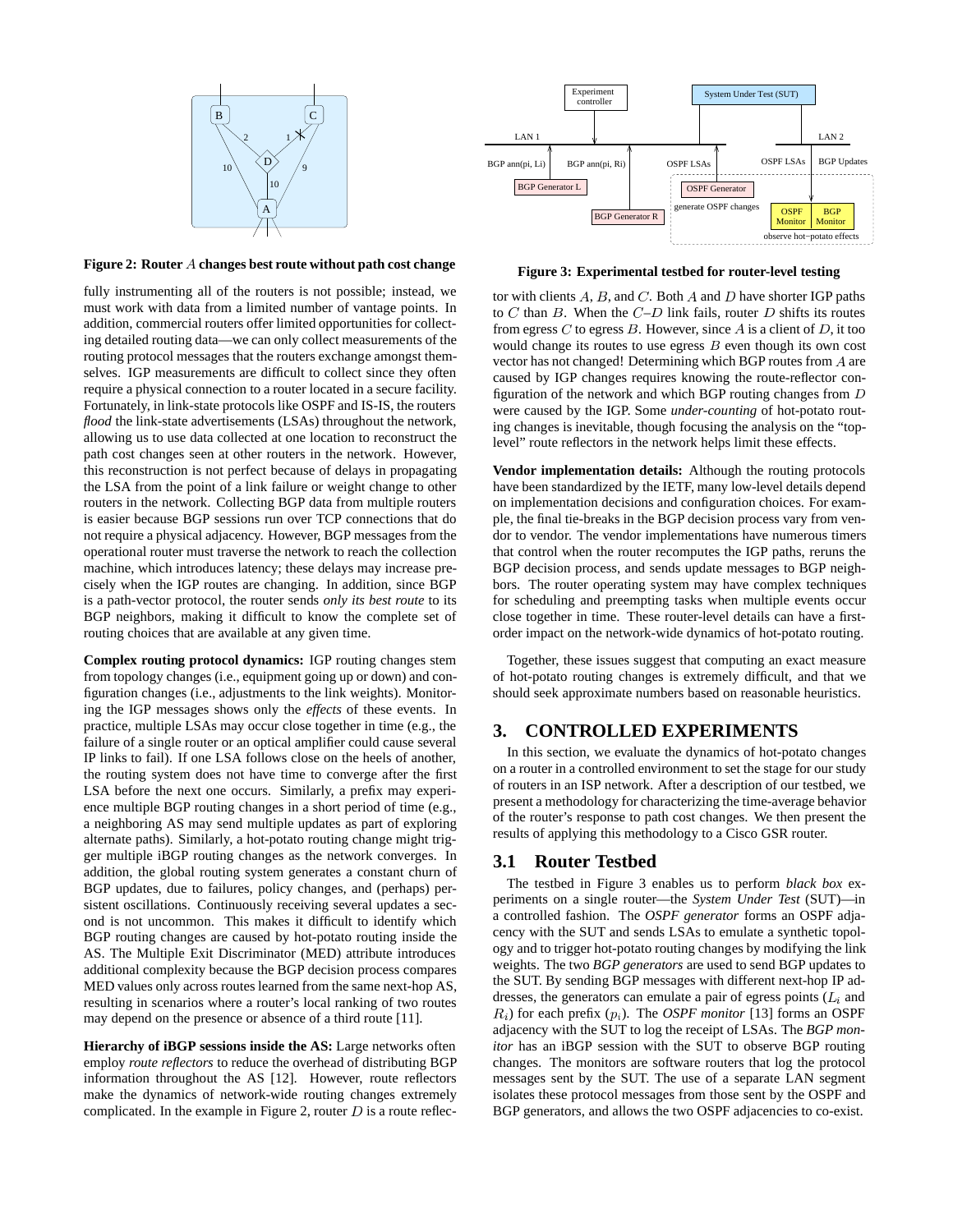

**Figure 4: Synthetic network for lab experiments**

The *experiment controller* initializes the other machines with the appropriate configuration (e.g., OSPF adjacencies, OSPF link weights, and iBGP sessions). The controller modifies the configuration over time to trigger hot-potato routing changes on the SUT. In practice, we run the OSPF monitor, BGP monitor, and OSPF generator as three processes on the same machine. This ensures that the logging of intradomain topology changes, LSA flooding, and BGP routing changes all share a common time base. Although the timestamp on the OSPF monitor has microsecond resolution, the BGP monitor logs update messages at the one-second level.

### **3.2 Experiment Methodology**

Our experiment is designed to force the SUT to choose between two BGP-learned routes for the same prefix based on the OSPF path cost to the egress point. As shown in Figure 4, the synthetic network has two egress routers, a "left" router  $L_i$  and a "right" router  $R_i$ , advertising a BGP route for each prefix  $p_i$ . The synthetic network has a separate pair of egress routers for each prefix to allow multiple experiments to proceed independently. The two BGP generators send iBGP update messages announcing two BGP routes that differ only in the next-hop attribute—set to the IP address of the corresponding egress router. The OSPF generator acts as the router  $G$  and sends LSAs to convince the SUT that the rest of the topology exists. The links from  $G$  to the left and right routers have different OSPF link weights-10 and 20, respectively-to control how the SUT selects an egress point<sup>1</sup>. After the BGP sessions and OSPF adjacencies are established, the SUT receives the necessary BGP advertisements and OSPF LSAs to construct the view of the network seen in Figure 4. At the beginning, the SUT selects the route learned from  $L_i$  for each prefix  $p_i$ , since the path cost of 12 to  $L_i$  is smaller than the path of cost 22 to  $R_i$ .

After establishing the adjacencies and sending the initial routing messages, we wait for  $100$  seconds before initiating routing changes, to ensure that the SUT has reached a steady state. In theory, our test could focus on a single destination prefix, triggering repeated hot-potato routing changes over time. However, this approach is problematic for several reasons. First, we would have to ensure that the effects of each OSPF routing change are complete before triggering the next routing change. This would require a



**Figure 5: CDF of time lag between OSPF and BGP**

tight coupling between the OSPF generator and the two route monitors, or long delays between successive experiments. Second, we would have difficulty conducting truly independently experiments. For example, starting one experiment after the completion of the previous one would not necessarily uncover the time-average behavior of the system. In fact, such an approach might repeatedly observe the system in a particular mode of operation (e.g., a particular part of the timer intervals).

Instead, our test proceeds one prefix at a time. The weight on the link to  $L_i$  is increased from 10 to 30, for  $i = 1, 2, ..., n$ . Using multiple prefixes obviates the need to estimate an upper bound on the time for any one experiment to complete before starting the next experiment. Instead, we allow for the possibility that the experiment for prefix  $p_i$  has not completed before the experiment for prefix  $p_{i+1}$  begins. Using multiple prefixes also allows us to evaluate scenarios where multiple OSPF weight changes (affecting different prefixes) occur close together in time. To observe the time-average behavior of the system [14], we impose an interarrival time chosen from an exponential distribution from one prefix to the next. In addition to the test where the link weights change from  $10$  to  $30$ , we also conduct a test where the link weights decrease from 30 back to 10. Throughout, the OSPF and BGP monitors log the LSAs and BGP updates sent by the SUT. Since each prefix  $p_i$  has its own egress routers  $L_i$  and  $R_i$ , matching an OSPF LSA with the related BGP update message is trivial in this controlled environment.

#### **3.3 Results**

Our tests evaluate a Cisco GSR 12012 running IOS 12.0(21)S4 as the SUT. The GSR has a 200 MHz GRP (R5000) CPU and 128 MB of RAM. Although this router has many tunable configuration options, including OSPF and BGP timers, we do not change the values of any tunable parameters and instead focus on the default configuration of the router. The time between the LSA sent by the OSPF generator and the LSA received by the OSPF monitor is less than 30 msec.

Figure 5 shows the cumulative distribution of the time between the OSPF LSA and the BGP update message. The curve marked by "100 prefixes" shows the results for  $n = 100$  prefixes and a mean interarrival time of 20 seconds between successive OSPF weight changes across the prefixes. Each run of the test results in experiments—a weight increase and decrease for each of the  $100$ prefixes—that require about 2.2 hours to complete; the curve represents results for a total of five runs. The curve is almost perfectly linear in the range of 5 to 65 seconds, due to the influence of two timers. First, the router imposes a 5-second delay after receiving

 $1$ Increasing the number of prefixes and egress routers would create a problem for router  $\tilde{G}$  because of the way OSPF generates LSAs. Whenever a link weight changes, the adjacent router sends an LSA with weights of *all* its links, and this LSA must fit in a single packet whose size is constrained by the Maximum Transmission Unit (MTU). Connecting a large number of egress routers directly to  $G$  would result in extremely large LSAs that would not fit into a single packet. By having one or more layers of intermediate routers, we keep the fan-out at  $G$  (and all other routers) within the limits imposed by the 1500-byte Ethernet MTU.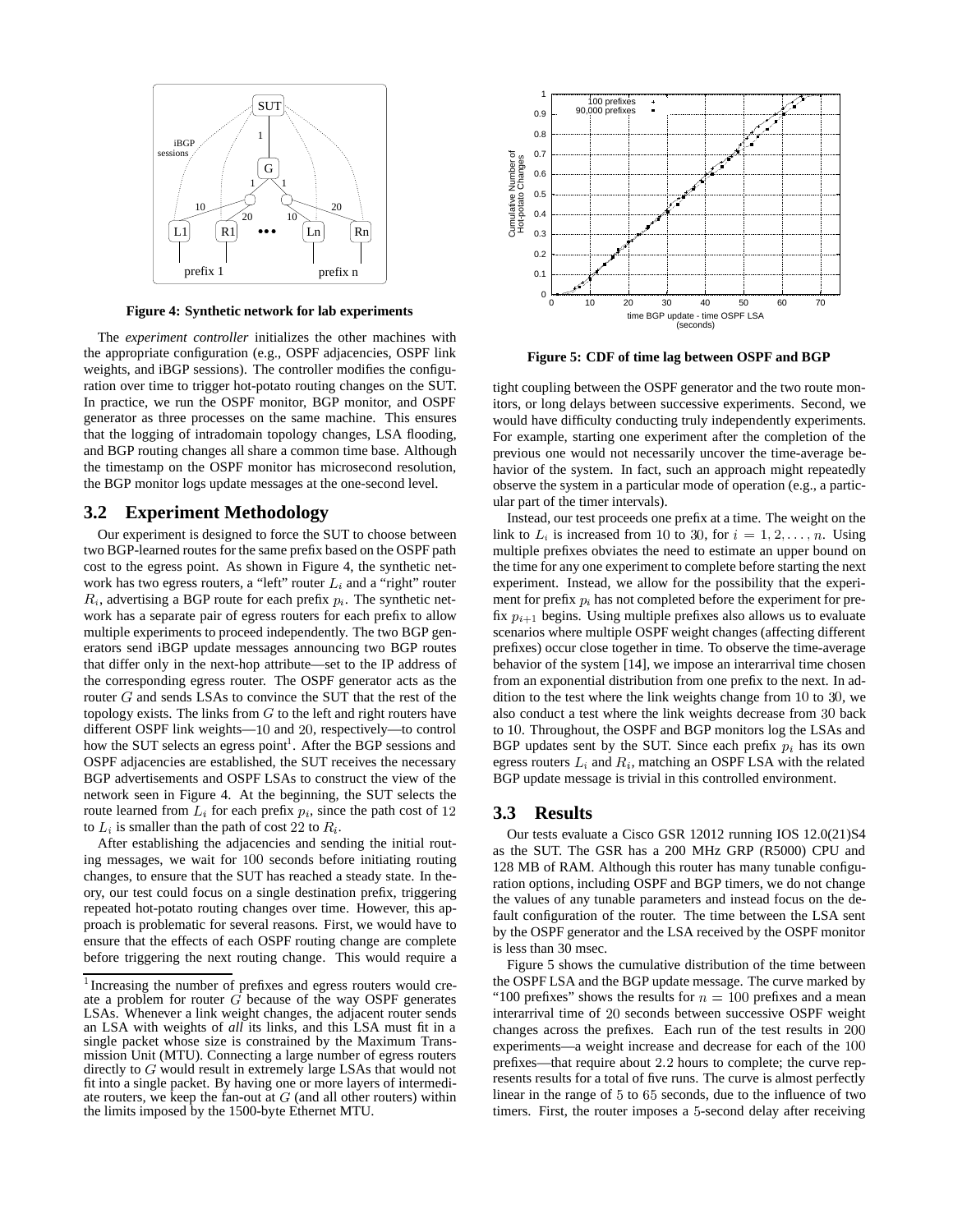an LSA before performing the shortest-path computation, to avoid multiple computations when several LSAs arrive in a short period of time [15]. A second LSA that arrives during this interval does not incur the entire five-second delay, as evidenced by the small fraction of LSAs that experienced less than five seconds of delay. Second, the router has a 60-second scan timer that runs periodically to sequence through the BGP routing table and run the BGP decision process for each prefix [16]. The BGP change does not occur until the scan process runs and revisits the BGP routing decision for this prefix. As such, the delay in the BGP routing change is uniform in  $[5, 65]$ , as evidenced by the straight line in the graph. The Poisson arrival process we use to trigger the OSPF weight changes allows our test to explore the full range of the uniform distribution. A router also imposes a 10-second interval between two consecutive shortest-path calculations, which explains delays in the  $[65, 70]$ range.

The second curve ("90,000 prefixes") in Figure 5 shows the results for 90, 000 prefixes. Unlike the "100 prefixes" case, we associate multiple prefixes with every egress router pair. Specifically, we use 100 egress router pairs, and associate 900 prefixes with each pair. Upon a weight change for a given egress pair, the SUT changes the next-hop for all the associated 900 prefixes, and sends out updates for them. The curve plots the results of running the test five times with a mean interarrival time of 20 seconds. Although the "90,000 prefixes" curve looks very similar to the "100 prefixes" curve, the maximum x-axis value for two curves is different—71.34 seconds and 69.78 seconds respectively. This occurs because the scan process is scheduled *after* the previous scan has completed. This makes the interarrival time of the scan process dependent upon the time it takes to run the scan process on the GSR.

Determining which of the many BGP prefixes might be affected by an OSPF path cost change is challenging, which explains why router vendors might choose a timer-driven solution. In practice, many of the timers on the routers are configurable, making it possible to select smaller values that decrease the delay in reacting to hot-potato routing changes, at the expense of higher CPU load. Also, our experiments do not capture the delay for updating the forwarding table with the new best routes; this delay may vary from one router to another. In general, the best choice of a router product and timer settings depends on a variety of complex factors that are beyond the scope of this paper. Still, understanding the router-level timing details is extremely valuable in studying the network-level dynamics of hot-potato routing, as we see in the next two sections.

#### **4. MEASUREMENT METHODOLOGY**

In this section, we present our methodology for measuring hotpotato changes experienced by operational routers. Figure 6 presents the steps to correlate BGP updates from a vantage point with OSPF LSAs. (Each dotted box represents steps described in a particular subsection.) Section 4.1 presents the measurement infrastructure used to collect BGP updates and OSPF LSAs. We describe how to compute the path cost vector from the OSPF LSAs in Section 4.2. Section 4.3 explains the classification of BGP routing changes in terms of the possible causes. This sets the stage for the discussion in Section 4.4 about how to associate BGP routing changes with related path cost changes that occur close in time.

#### **4.1 Measurement Infrastructure**

We have deployed route monitors running the same software as the monitors described in Section 3.1 in AT&T's tier-1 backbone network (AS 7018). Figure 7 depicts our measurement infrastructure. The OSPF monitor is located at a Point of Presence (PoP) and



**Figure 6: Identifying hot-potato routing changes. Dotted boxes are labeled with the number of the subsection that describes it**



**Figure 7: Measurement infrastructure in AT&T backbone**

has a direct physical connection to a router in the network<sup>2</sup>. The monitor timestamps and archives all LSAs. The BGP monitor has iBGP sessions (running over TCP) to several top-level route reflectors. Using an *iBGP* session allows the monitor to see changes in the "egress point" of BGP routes. The BGP monitor also dumps a snapshot of its routes four times a day to provide an initial view of the best route for each prefix for each vantage point. The OSPF and BGP monitors run on two distinct servers and timestamp the routing messages with their own local clocks; to minimize timing discrepancies, both monitors are NTP synchronized.

Our analysis focuses on 176 days of data collected from January 2003 to July 2003. Because details of network topology, peering connectivity, and the absolute number of routing messages are proprietary, we omit router locations and normalize most of our numerical results. We study data collected from three vantage points—all Cisco routers that are top-level route reflectors in different PoPs. To explore the effects of router location and connectivity, we select three vantage points in PoPs with different properties. *Rich peering* is a router in a PoP that connects to a large number of peers, including most major ISPs. *Some peering* is a router in a PoP that connects to some but not all major peers. *No peering* is a router in a PoP with no peering connections. Most traffic is directed to

 $2$ An OSPF network can consist of multiple areas, where area 0 is the "backbone area" that has a complete view of the path costs to reach each router. We connect our monitor to a router in area 0.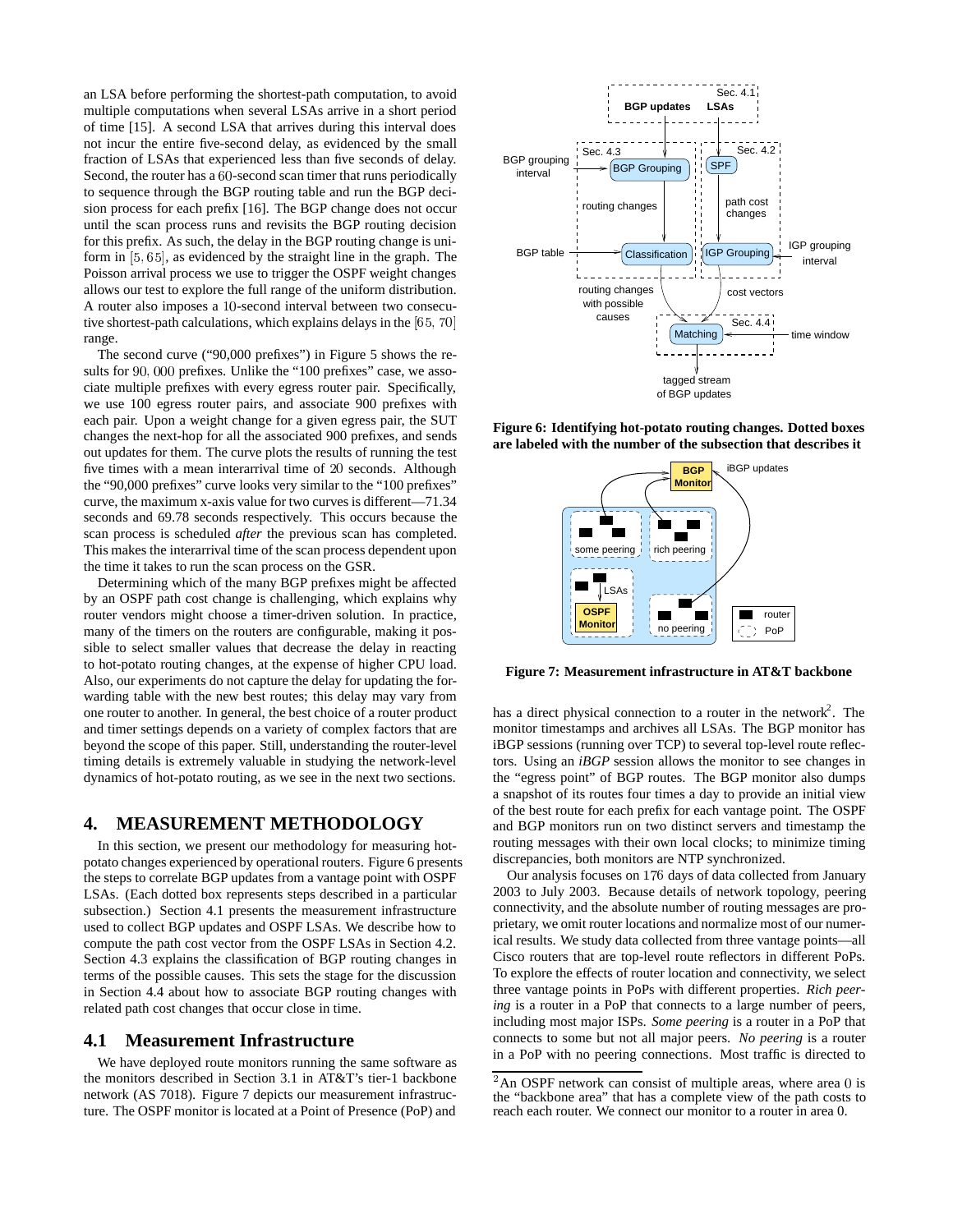

**Figure 8: CDF of message interarrivals for each protocol**

egress points in two nearby PoPs. The three PoPs are located in the eastern part of the United States, relatively close to the location of the two route monitors.

Resets of the monitoring session would affect the accuracy of our results, especially if IGP routing changes are correlated with iBGP session resets. Each of the BGP monitoring sessions experienced at most five resets per month, perhaps due to temporary disruption of the monitor's connection to the rest of the network. These results suggest that IGP events were not a significant contributor to iBGP session resets in the network. In fact, the default keep-alive and hold timers for BGP sessions (60 and 180 seconds, respectively) make it unlikely that transient disruptions during IGP convergence would affect iBGP reachability. Before conducting our analysis, we eliminate all destination prefixes where the BGP routing decisions depend on MEDs; to be conservative, we exclude any prefix that had *any* BGP update with a non-zero MED attribute during the period of the data collection, which represent approximately  $13\%$ of the total number of prefixes.

#### **4.2 Computing Cost Vector Changes**

OSPF is a link-state routing protocol where each unidirectional link is assigned an administrative weight that is flooded throughout the network in a reliable fashion [2]. Our algorithm processes the LSAs as they arrive to continuously track the OSPF topology and compute the cost vector changes from each vantage point. First, our algorithm disregards any LSAs that do not reflect a change in the OSPF topology; this process excludes OSPF's periodic refresh LSAs as well as any duplicate LSAs sent in the reliable flooding process. For the remaining LSAs, we emulate the OSPF shortestpath computation [2] to determine the path cost from each vantage point to every other router at the boundary of the network (i.e., any router that could serve as an egress point for one or more prefixes).

Some OSPF topology changes do not trigger path cost changes. For example, some links with high OSPF weights do not appear on any shortest path (e.g., links under maintenance or provisioning); an increase in the weight or the failure of the link would not affect any of the shortest paths. Also, some links always appear as part of multiple shortest paths along with other links (e.g., parallel links between two routers). Other LSAs may change the path costs for one vantage point but not another. Whenever an LSA changes one or more path costs for a given vantage point, our algorithm produces a new cost vector for that vantage point. If the vantage point cannot reach another router (e.g., due to a failure or network partition), we represent the path cost as  $\infty$ . Our study focuses on the common case of cost changes from one finite value to another.



**Figure 9: Time series of BGP updates and cost changes**

In practice, multiple LSAs may occur close together in time. Even if these LSAs stem from different events (e.g., two independent failures), the delays in propagating the LSAs and in converging to new routes make it impossible to analyze these LSAs separately. Instead, we group path-cost changes that occur within a small time window into a single cost vector change. We select the interval duration based on analysis of our OSPF measurements, shown by the "path cost changes" curve in Figure 8. To generate the curve, we consider the interarrival times of the path cost changes between each vantage point and all possible egress routers and plot the resulting cumulative distribution. About 5% of the path cost changes occur within ten seconds of each other. These may correspond to LSAs caused by a single physical event, such as rebooting a router. Otherwise, the curve increases gradually over the range of values. Half of the path cost changes have an interarrival time of more than 3400 seconds, and 10% are more than 252,000 seconds (almost a month). In the next Section, we apply a time interval of 10 seconds for grouping path cost changes; additional experiments showed that the results were not sensitive to small changes in the size of the interval.

## **4.3 Classifying BGP Routing Changes**

The global BGP routing system generates a continuous stream of update messages, as shown by the example in Figure 9. This graph plots the number of BGP updates (left  $y$ -axis) and path cost changes (right  $y$ -axis) seen by the "rich peering" router over one hour, with one-minute bins. In this example, the router sometimes makes several hundred BGP routing changes in a minute. In contrast, very few intervals have more than a handful of path cost changes, and these changes do not necessarily cause the router to switch from one egress point to another for any prefix. The large volume of BGP updates stems, in part, from the exploration of multiple alternate routes when a router switches from one best path to another [17, 8]. These short-lived BGP routes do not correspond to stable path changes but rather the *transition* from one stable route to another. The details of path exploration depend on timing details at routers throughout the Internet. Instead, in our study, we are interested in how IGP cost changes cause a router inside the AS to switch from one stable route to another with a different egress point.

To focus on changes from one stable route to another, we group BGP updates at the same router for the same prefix that occur close together in time, based on the "BGP updates" curve in Figure 8. To generate the curve, we consider the interarrival times of the BGP updates from each vantage point for each prefix and plot the resulting cumulative distribution. More than  $30\%$  of the BGP updates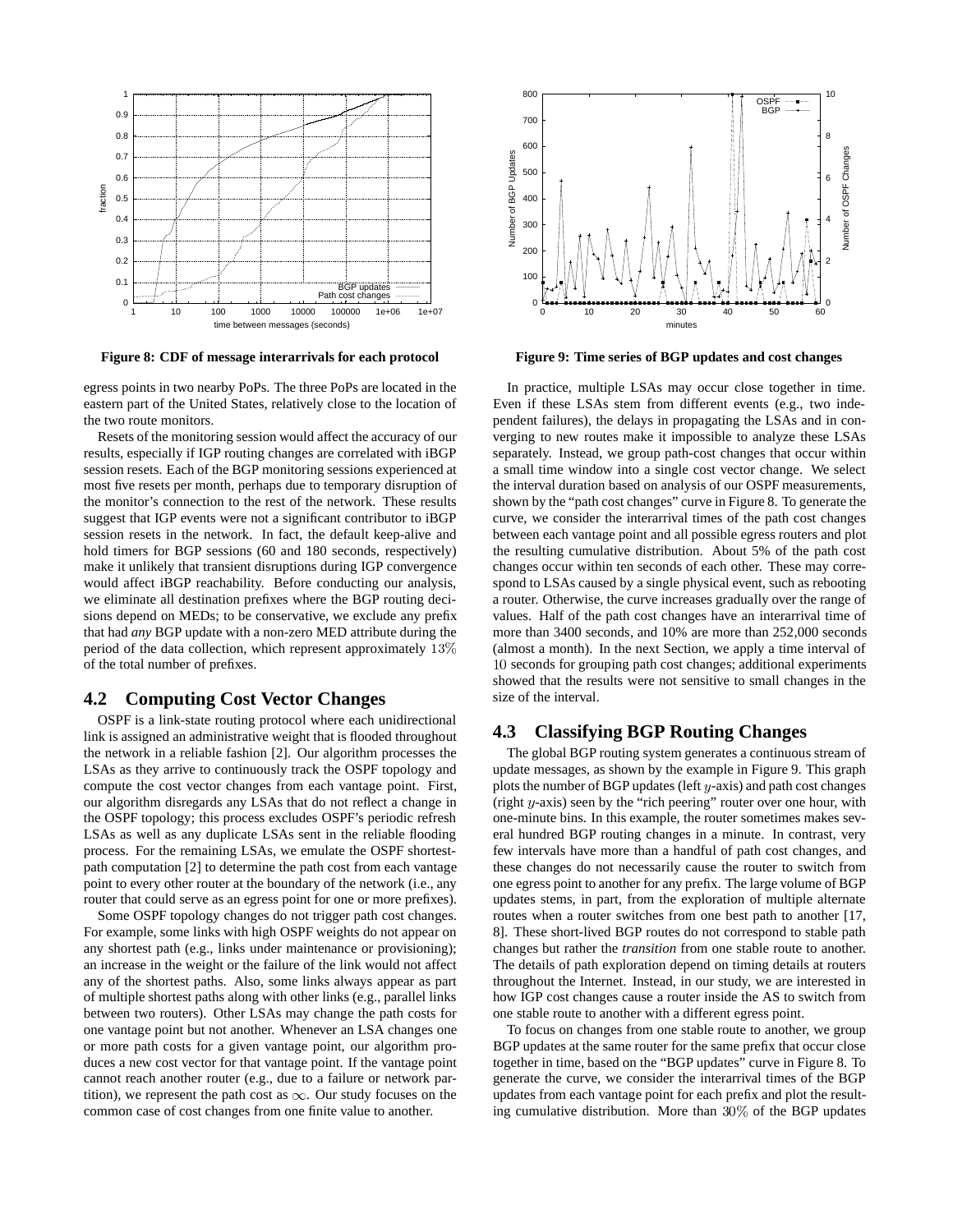

#### **Figure 10: Classifying BGP routing changes at a vantage point**

have an interarrival time of five seconds or less. This stems from the 5-second minimum-route advertisement timer used by Cisco routers to pace the update messages on iBGP sessions. Previous studies have shown that interarrival times of around 30 seconds are quite common for external routing changes, since Cisco routers use a 30-second minimum-route advertisement timer for eBGP sessions [17]. In Figure 8 about two-thirds of the BGP updates have a spacing of less than 70 seconds. In the next Section, we apply a time interval of 70 seconds for grouping BGP messages to combine many of the transient updates occurring during path exploration. Additional experiments showed that the results were not sensitive to small changes in the size of the grouping interval.

Many BGP routing changes have no relationship to the cost vector changes in the interior of the network. Drawing on the BGP decision process, our algorithm classifies BGP routing changes in terms of their possible causes. Starting with an initial BGP routing table, we consider a stream of changes in the best route for each prefix. Figure 10 illustrates how we classify a BGP routing change from route  $r$  to route  $s$  for a prefix at a particular vantage point. Hot-potato routing changes cause a router to switch from one BGP route to another. As such, changing from or to a null route does not represent a hot-potato routing change. However, hot-potato routing changes can cause s to *replace* r. In this case, further analysis helps narrow down the possible causes. If  $r$  and  $s$  have the same egress point, a change in the cost vector cannot be responsible.

Having different egress points  $r \text{.} eq \text{ } res \text{.}$  and  $s \text{.} eq \text{ } res \text{.}$  does not necessarily imply that hot-potato routing is responsible. The new route s might be "better" than the old one at some earlier stage in the decision process; for example,  $s$  might have a shorter AS path or a larger local-preference. Alternatively, the route  $r$  might have been withdrawn; because our monitor sees only the best route at each vantage point, we can only infer that  $r$  was withdrawn if  $s$  is "worse" than  $r$ . Hence, if  $r$  and  $s$  are not "equally good" through steps 0–5 of the BGP decision process, we can dismiss hot-potato routing as a possible cause. If the routes are equally good, hotpotato routing *might* be responsible if the relative "closeness" of the two egress points has changed—making the egress point  $s$  closer than egress point  $r$ .

#### **4.4 Matching Cost Changes with BGP**

To further refine our inference that an IGP routing change caused the vantage point to select  $s$ , we inspect the stream of cost vectors for this vantage point to see if  $s. egress$  became closer than  $r. egress$  within some small time interval. We verified the correctness of this algorithm using the testbed presented in Section 3. In this scenario, all BGP routes are stable and the only changes are related to path cost changes; our algorithm correctly identified the OSPF LSA that caused each BGP update. However, BGP routes are *not* stable in the operational network. Hence, our algorithm might mistakenly match a BGP routing change with an *unrelated* cost vector change. The BGP routing change might have been triggered by an external event, such as a policy change or a failure in another AS, that caused  $r$  to be withdrawn or replaced by a less attractive route. Yet, a seemingly-related cost vector change could occur nearby in time that is consistent with the vantage point's decision to switch to route  $s$ . In this situation, our algorithm would mistakenly associate the replacement of  $r$  by  $s$  with the cost change. (In practice, the IGP event might have caused a similar BGP routing change anyway if the external event had not happened first!)

Although these kinds of mismatches are difficult to avoid completely, three aspects of our algorithm reduce the likelihood of false matches: (i) preprocessing the cost vector changes and BGP update messages as discussed in Section 4.2 and 4.3, (ii) the fine-grained classification in Figure 10 which eliminates many of the external BGP routing changes, and (iii) the careful selection of the time window for correlating the two datasets. To find the appropriate time window, we first consider cost vector changes that occur within ten minutes before or after the BGP routing change. Although our algorithm did find occasional matches over the entire 20-minute interval, the vast majority of hot-potato BGP routing changes occurred within *three minutes* of the cost vector change, for reasons we explore in more detail in the next section. In experiments where we did *not* preprocess the OSPF and BGP data, we tended to see a larger number of (presumably false) matches in the large time intervals, suggesting that our preprocessing is helpful for reducing the likelihood of false matches.

Our algorithm finds some matches where the BGP routing change appears to happen 1–2 seconds *before* the cost vector change. Although this seems counter-intuitive, this can occur in practice for two reasons. First, the OSPF LSA may take longer to reach our OSPF monitor than for the related BGP update to reach the BGP monitor. The reliable flooding of OSPF LSAs is typically implemented in software on the router, which may subject these messages to higher delays. In contrast, BGP update messages are sent via a TCP connection between two routers; the IP packets carrying these messages traverse the hardware forwarding path through the routers. Second, the BGP monitor has a coarser timestamp resolution than the OSPF monitor. To account for these two issues, we allow a small *negative* time difference between the cost vector change and the BGP change. Therefore, we believe a time window of  $(-2, 180)$  is a reasonable way to avoid false matches while still capturing the bulk of the real hot-potato routing changes. We use this window for the analysis in the rest of the paper.

# **5. HOT POTATOES IN THE WILD**

This section presents a case study of hot-potato routing changes in an operational network. Our goal is to identify and understand the main properties of hot-potato routing changes, rather than to highlight specific numerical values that might vary from one network to another. Although most hot-potato routing changes occur within  $60$  seconds, extra delays of  $1-2$  minutes sometimes arise due to the iBGP hierarchy and the transfer of update messages. The frequency of hot-potato routing changes varies significantly across time and router location. Interestingly, the hot-potato BGP updates have a much more even spread across the destination prefixes than the remaining update messages.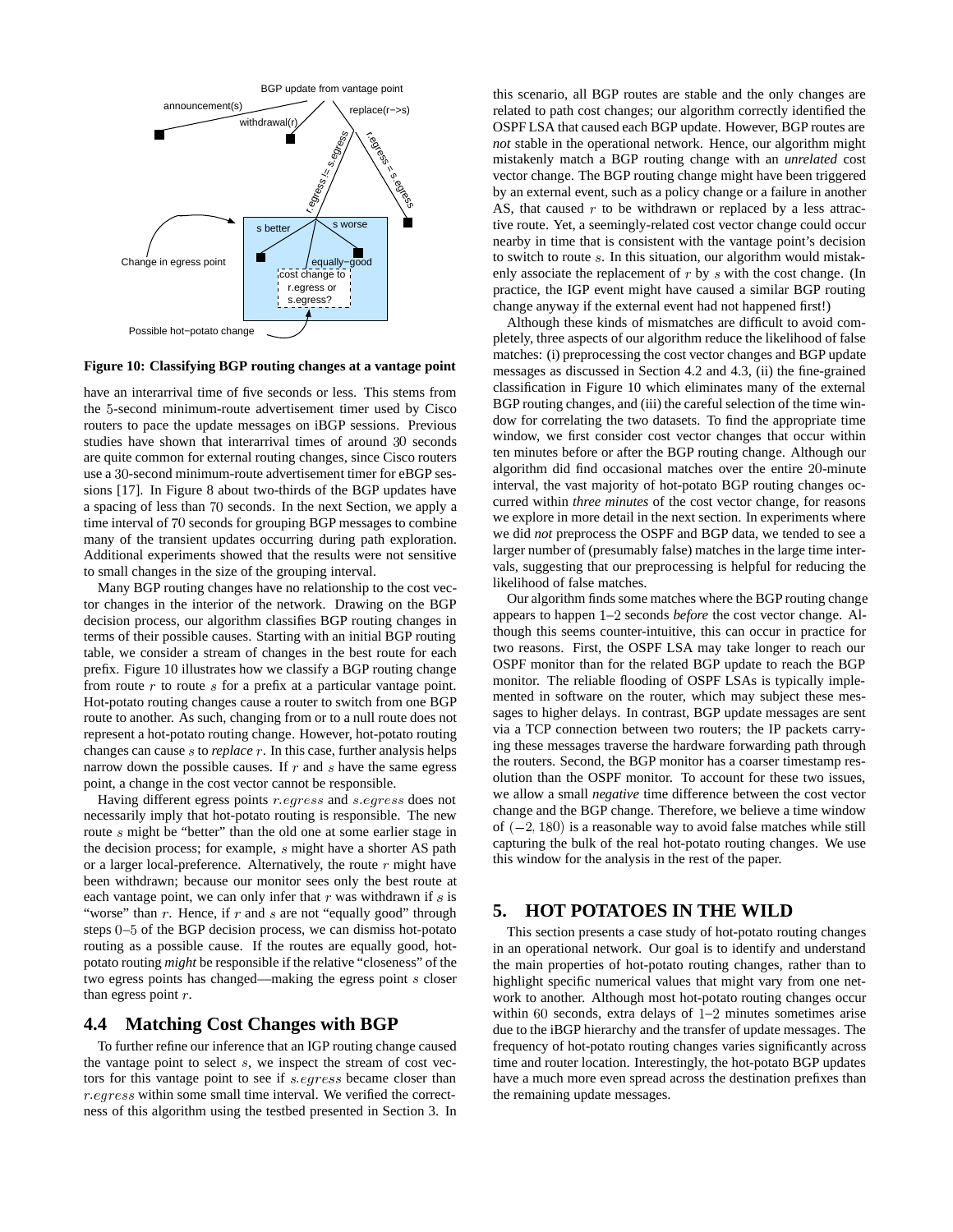

**Figure 11: CDF of time lag between the cost vector change and related BGP routing changes, using a 10-second window to group OSPF LSAs, a 70-second window to group the BGP update messages,** and  $a(-2, 180)$  **window** to correlate the cost **vector changes with BGP routing changes.**

#### **5.1 BGP Reaction Time to Cost Changes**

Figure 11 presents the cumulative distribution of the delay between a cost vector change and a correlated BGP routing change for the "no peering" router from January 2003 to July 2003. The graph shows a significant gap between the results for the lab experiments and the curve for *all* hot-potato changes sent by the "no peering" router. Upon receiving a new LSA, the router must (i) rerun the IGP shortest-path computation, (ii) apply the BGP decision process to select the best route for each prefix, and (iii) send update messages to BGP neighbors for the routes that have changed. The first two steps represent the time required to react to a cost vector change, and the third step depends on the number of BGP routing changes. Our lab experiments in Section 3 evaluated only the first two steps in a controlled environment. In order to have a fair comparison, we measure the delay between the cost vector change and the *first* prefix experiencing a hot-potato routing change.

The graph shows that most hot-potato routing changes occur within 80 seconds of the cost vector change, which is closer to the 70 seconds upper limit of our controlled experiments. The extra 10 seconds are explained by the rate of LSA arrivals and the number of routes in an operational router. When the rate of LSAs is higher, the likelihood of incurring the 10-second delay between consecutive shortest-path calculations as explained in Section 3.3 is increased. The scan process may require several seconds in an operational router because of the large number of BGP routes. The 60-second timer restarts after the *completion* of the previous scan; hence, the BGP reaction time also includes the time for the running time of the scan process. These two factors contribute to longer reaction times in the operational router. We discuss the reaction times longer than 80 seconds in the next subsection.

#### **5.2 Transfer Delay for Multiple Prefixes**

The difference between the curve for *all* hot-potato changes and the one for the *first* change corresponds to the delay to transfer BGP updates for multiple prefixes. When a cost vector change affects a large number of prefixes, the transmission of the BGP update messages to iBGP and eBGP neighbors introduces additional delay, as shown in Figure 12. This graph highlights two specific cost vector changes that affected the *largest* number of prefixes for the "no peering" and "some peering" routers during June 2003. Although



**Figure 12: BGP transfers caused by one cost vector change**



**Figure** 13: Router *A* waits for *B*'s decision.

the BGP update for the *first* prefix appears within 80 seconds of the path vector change, some updates appear much later. For example, in the "no peering" curve, a single cost vector change affected the BGP routes for more than 80,000 prefixes. Although the BGP change for the first prefix occurs 66 seconds after the cost vector change, the routing change for the last prefix occurred 83 seconds later, 149 seconds after the OSPF change.

The shape of this curve is mainly determined by the volume of data and the TCP transmission rate between the vantage point and the BGP monitor. In our experiments, the BGP monitor is within a few hundred miles of the "no peering" router and the update packets travel just a few hops through the network. Longer delays might be possible over iBGP sessions between pairs of routers with longer round-trip times, which may also contribute to longer delays in reacting to hot-potato routing changes. The "no peering" curve has some gaps that are 3 to 4 seconds long. These gaps are caused by the minimum-route advertisement timer, which limits the rate of BGP updates in a session. The smaller steps (one second long) are due to the one-second granularity of the BGP monitor timestamp.

The transfer delay may also be responsible for the instances in Figure 11 in which the reaction time exceeds 80 seconds for the "first change" curve. These kinds of delays may be caused by the propagation of hot-potato BGP routing changes from one router to another, as shown in Figure 13. In the example, routers  $A$  and  $B$ are route reflectors and routers  $C$ ,  $D$ , and  $E$  are egress points;  $C$ is a client of  $A$ , and  $D$  and  $E$  are clients of  $B$ . Initially,  $A$  and  $B$ select egress point  $D$ , with path costs of 18 and 8, respectively.  $A$ is unaware of the route via  $E$  because  $B$  only advertises its best route to  $A$ . When the  $B-D$  cost increases to 11:

- 1. The LSA is flooded throughout the network and each router computes new path costs to  $D$ . For example,  $A$  and  $B$  compute new path costs of 21 and 11, respectively.
- 2. After their scan timers elapse,  $A$  and  $B$  rerun the BGP decision process. If  $A$  runs first,  $A$  selects the egress point  $C$  with a path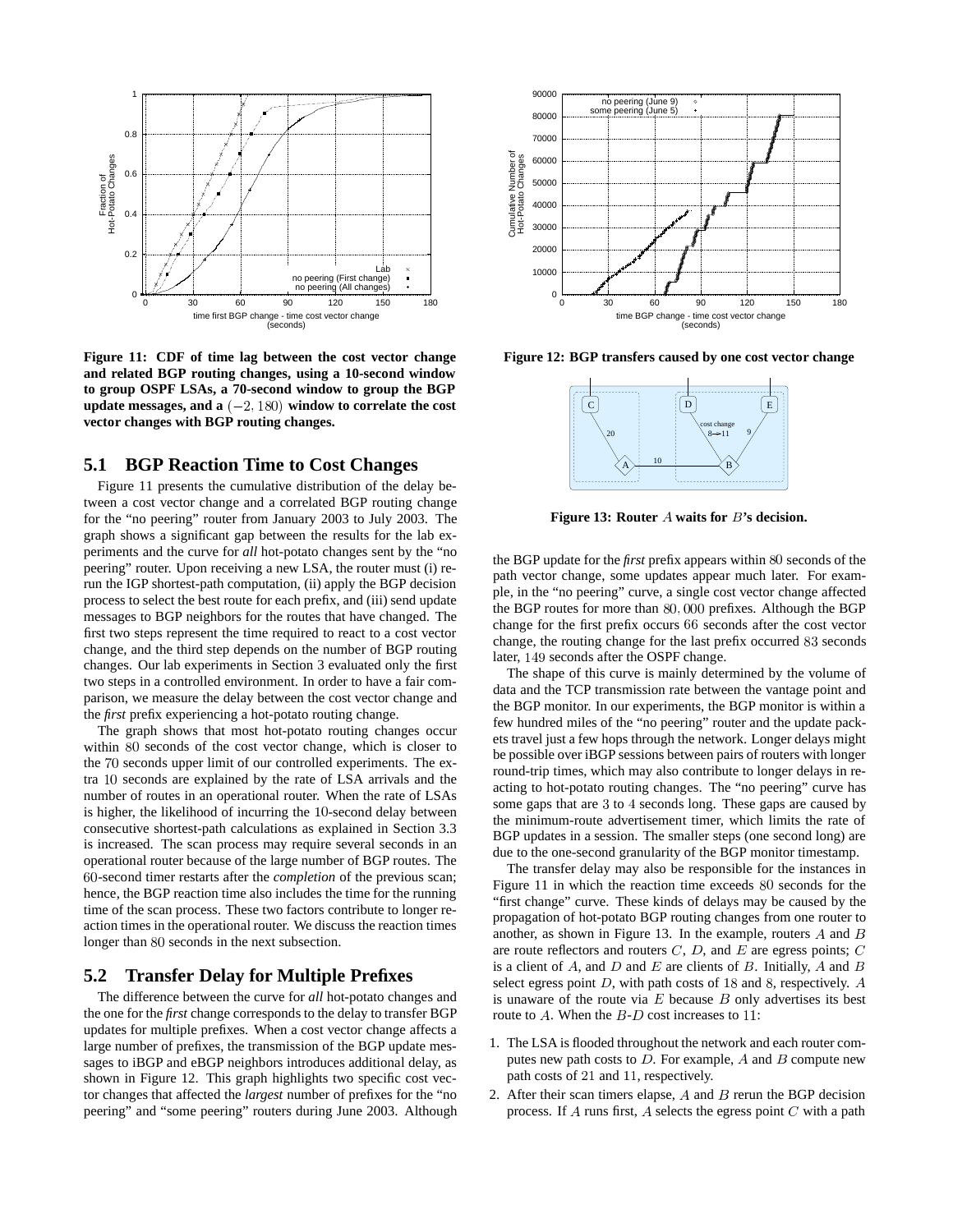

**Figure 14: Hot-potato changes across days and locations**

cost of 20, since this is smaller than 21. Sometime afterwards,  $B$  selects egress point  $E$ .

3.  $B$  sends the new route (with egress point  $E$ ) to  $A$ , and  $A$  selects egress point  $E$  with a path cost of 19.

Suppose a cost vector change triggers a large number of BGP updates from  $B$ , but some of these updates do not trigger hot-potato changes in  $A$ . Then,  $A$  may have to wait for the transfer of a number of BGP updates before experiencing a hot-potato change. This explains some of the reaction times longer than 80 seconds in Figure 11. Other instances with longer reaction times may also be due to false matches in associating a BGP routing change with a cost vector changes. Cost vector changes for which BGP takes more than 80 seconds to react trigger 807 BGP routing changes on average, whereas those that have smaller reaction times trigger 3398 BGP updates on average.

Combining the results of the "first change" curve in Figure 11 and the transfer delays in Figure 12, a router's reaction to cost vector changes may take 0-80 seconds for the first prefix and an additional 80 seconds (in extreme cases) for the remaining prefixes. Combining these effects, the vast majority of hot-potato changes take place within three minutes of the cost vector change, as is shown in the "all changes" curve in Figure 11.

#### **5.3 Temporal and Spatial Variability**

The influence of hot-potato routing varies significantly across time. Figure 14 presents the number  $\delta$  of hot-potato updates. For ease of presentation, the graph plots the days in increasing order of the number of hot-potato BGP routing changes and we only show the 46 days with higher number of hot-potato changes. The plot shows that on most days the routers did not experience *any* hotpotato routing changes. Still, on a few days the number was much higher. For the "no peering" router, one day had an unusually large number of hot-potato routing changes that were responsible for 82% of the BGP routing changes on that day. The variability across the days may stem from natural differences in the time and location of IGP weight changes and maintenance activity. The large variation across days makes it difficult to define a representative statistic for the frequency of hot-potato routing changes.

Comparing the three curves in Figure 14 highlights the influence of the location of the router on the likelihood of hot-potato routing changes. Over the period of our study, the "rich peering" router



**Figure 15: CDF of BGP updates across destination prefixes**

was always the least affected by path cost changes, as seen by the bottom curve lying very close to the  $x$ -axis in Figure 14. The likelihood that a path cost change affects the selection of the BGP best route depends on the proximity of the router to each of its nearby egress points. For the "rich peering" router, many of the prefixes have an egress point at the same PoP. Very few path cost changes would cause the router to select a different egress point for these prefixes. This suggests that a natural way to reduce the number of hot-potato routing changes would be to have rich peering at *every* PoP. However, having rich peering at all locations is infeasible in practice, due to cost and geographic constraints. A service provider is bound to have routers in some remote locations that are not close to PoPs of the other large providers.

#### **5.4 Hot-Potato Variation Across Prefixes**

Previous studies have shown that a small fraction of unstable prefixes are responsible for most of the BGP route updates [7, 8, 9] The BGP routes for the remaining prefixes stay the same for days or weeks at a time. Figure 15 plots the cumulative distribution of BGP update messages across the destination prefixes for the "no peering" router for June 2003. To compare our results with previous work, the graph plots the number of *BGP update messages* rather than the number of BGP routing changes. The prefixes are sorted according to their contribution to the number of BGP messages. The middle curve corresponds to all of the BGP messages. About  $20\%$  of the prefixes contribute  $65\%$  of the BGP updates, consistent with previous findings. However, the bottom curve shows that the distribution of BGP updates caused by *hot-potato* routing changes has a much more even spread across the prefixes.

The broader distribution across prefixes occurs because cost vector changes can affect the path costs to reach the egress points for a wide variety of prefixes. Still, some prefixes do not experience *any* hot-potato BGP updates, as seen in the flat portion in the upperright part of the graph. This corresponds to prefixes with a very small number of egress points, including the prefixes that have a *single* egress point. Every router in the network would always pick this single egress point as the best egress point for the prefix. Still, the relatively uniform distribution across the remaining prefixes may have important implications. For prefixes that generally have stable *eBGP*-learned routes, internal path cost changes could be a primary cause of the BGP routing changes observed inside an AS. Since some of these prefixes may be responsible for a large volume of traffic, limiting the frequency of hot-potato routing changes may be useful to avoid large traffic shifts and transient performance disruptions.

 $3$  Although the graph omits the values on the y-axis, the three curves are plotted in proportion starting at  $y = 0$ .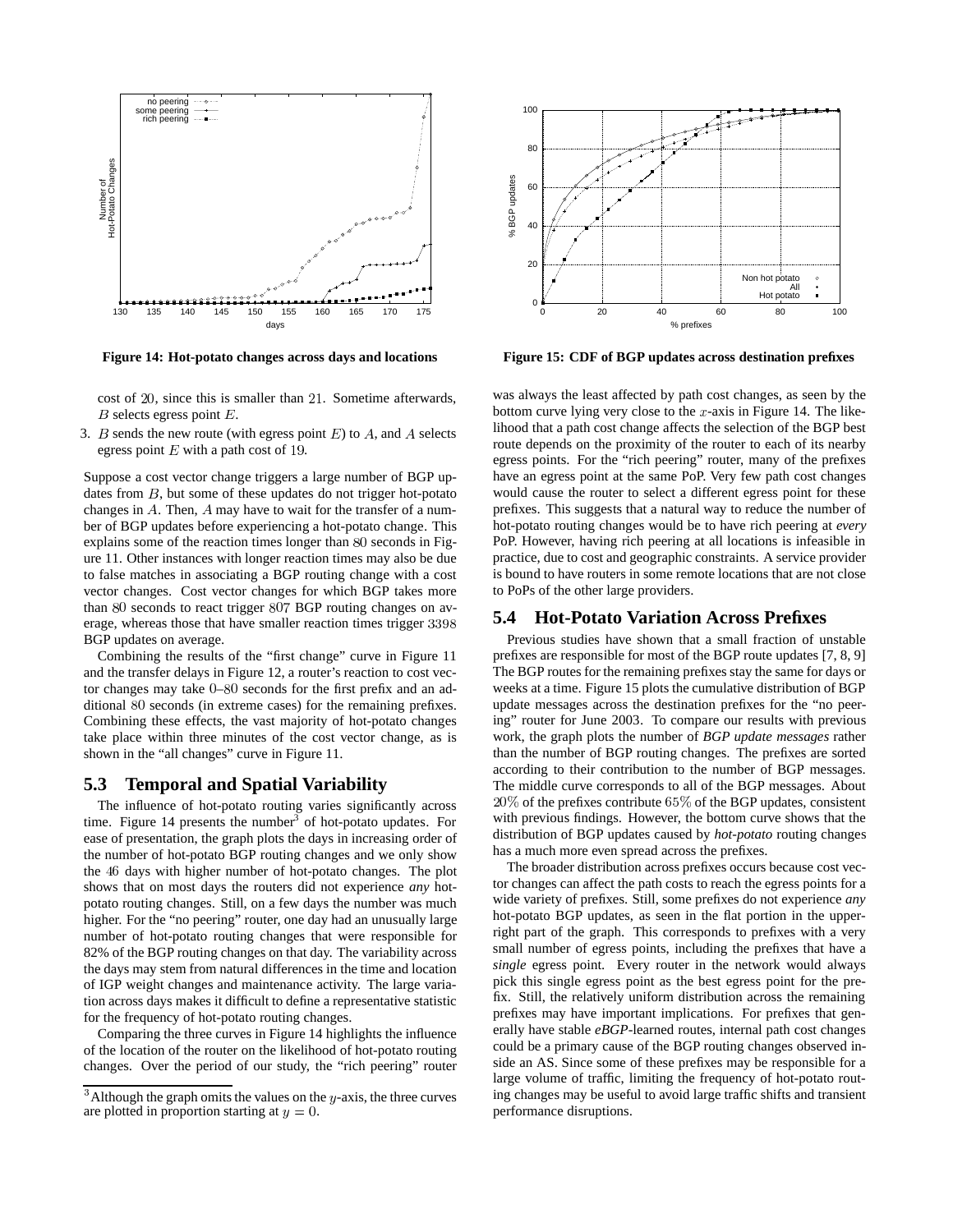

**Figure 16: Fraction of prefixes affected by cost vector change**

### **6. IMPLICATIONS OF HOT POTATOES**

Hot-potato changes in BGP routing influence network performance by causing shifts in the flow of traffic to neighboring domains and extra delays in the convergence of the forwarding plane. In addition, hot-potato changes can introduce inaccuracy in active measurements of the forwarding plane and external monitoring of BGP update messages. Certain operational practices for network design and engineering can limit these effects.

### **6.1 Performance Degradation**

#### *6.1.1 Routing and Traffic Shifts*

Hot-potato routing can sometimes cause a router to change the egress points for multiple destination prefixes, which could lead to significant congestion on certain paths through the Internet. In Figure 16, we explore how many destination prefixes are affected at a single router when a path-cost change occurs. More than 99% of the path-cost changes do not affect the egress point for any prefix. The vast majority of intradomain events occur far away from the router, and as such do not affect the path costs for nearby egress points. Even when changes occur closer to the router, they might not affect the router's local ranking of the two closest egress points for a given prefix. However, when hot-potato routing changes *do* occur, the effects can be dramatic. For the "no peering" router in the top curve in Figure 16, 0.1% of the path-cost changes affect the BGP route for more than  $40\%$  of the prefixes.

These kinds of routing changes can lead to sudden increases in traffic at the new egress points and along the downstream paths. For an estimate of these effects, we computed the average traffic volume for each destination prefix using Netflow measurements from the periphery of the network. The prefixes affected by the hot-potato routing changes in Figure 16 account for  $5-35\%$  of the traffic in the network. This gives a preliminary indication that some hot-potato routing changes cause significant shifts in traffic, though a more detailed study is necessary to understand the relationship between hot-potato routing changes and traffic volumes.

#### *6.1.2 Slow Forwarding-Plane Convergence*

Compared to other kinds of routing changes, hot-potato routing changes cause longer delays in forwarding-plane convergence, since each router must recompute its IGP routes *and* rerun the BGP decision process before updating the forwarding table. Differences in when the routers revisit their BGP decisions can lead to transient forwarding loops, as illustrated in Figure 17. In this example, the AS has four routers and two egress points to prefix  $d$ . The num-



**Figure 17: Transient forwarding loop for packets destined to** <sup>Q</sup>

bers on the edges represent the IGP link weights, and we omit the full-mesh of iBGP sessions for simplicity. At first, routers  $B$  and  $C$  both identify router  $A$  as the closest egress point, causing  $C$  to direct traffic to  $d$  through  $B$ . When the weight of the  $B-A$  link increases to 111, both routers eventually switch to the route learned at  $D$ . However, if  $B$  runs its BGP decision process first and updates its forwarding table,  $B$  starts forwarding traffic destined to  $d$  toward  $D$  while  $C$  continues to forward the traffic toward  $A$ —resulting in a forwarding loop.

During the interval before  $C$  runs its decision process and updates its forwarding-table entry for  $d$ , all packets destined to  $d$ are caught in a forwarding loop between  $B$  and  $C$ . The packets would repeatedly traverse the loop until the IP Time-to-Live (TTL) field expires, causing one of the routers to discard the packet. The forwarding loop causes packet loss for the hosts communicating with  $d$ , and increased congestion for other traffic traversing the  $B-C$  link. Depending on the alignment of the BGP scan timers on the two routers, this problem can persist for up to 60 seconds, even though the intradomain routing protocol has converged<sup>4</sup>. If TCP transfer latency or the iBGP hierarchy cause larger delays in forwarding-plane convergence, the loops can persist even longer.

According to a previous study of packet-level measurements in a large ISP backbone [18], most forwarding loops last for less than 10 seconds. This is consistent with typical delays for IGP convergence [6, 19]. However, the study also found that, for one of the links, about  $35\%$  of the loops persisted for  $10-60$  seconds. Based on our results, we speculate that these forwarding loops can be explained by hot-potato routing changes.

#### **6.2 Measurement Inaccuracies**

#### *6.2.1 Active Probes of the Forwarding Plane*

The effects of slow forwarding-plane convergence may be difficult to capture using traditional active measurement techniques. Service providers and third-party measurement companies deploy probe machines in various parts of the network in order to exercise the paths between pairs of hosts. Referring to Figure 17, suppose the provider connected one probe machine to router  $A$  and another to router  $D$ . Probe packets sent from  $A$  to  $D$  would traverse the path  $A-B-C-D$ . When the IGP weight of the  $B-A$  link changes, these probes might experience temporary loss while the IGP reconverges. However, the forwarding path of the probe packets would not be affected by the 60-second scan timer since there would be no change in the egress point used to reach the destination address of the probe packets; both  $B$  and  $C$  continue to use the egress point

 $4$ Note that the extra convergence delay for hot-potato routing changes does *not* affect the stability of the forwarding path for the iBGP sessions themselves. The IP packets sent over iBGP sessions travel between routers within the backbone and the forwarding of traffic between these routers depends only on the IGP! The delivery of BGP updates to our route monitor is not affected either, since the network has a single egress point to reach the monitor.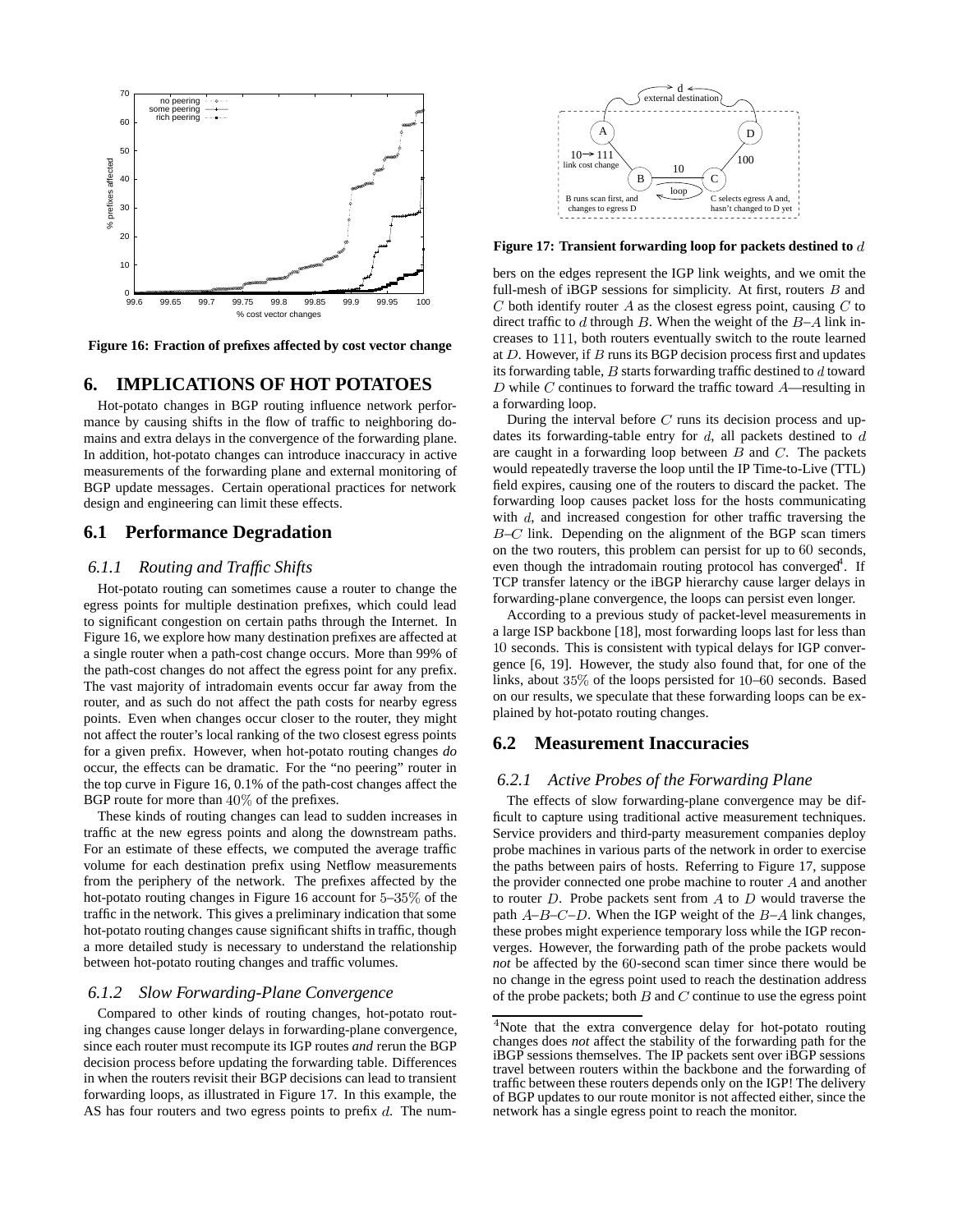$D$  to reach the destination probe machine. This is true, in general, for probe machines that connect to a single location inside an AS. As such, measurements between these kinds of probe machines would only capture the transient effects of *IGP* convergence, and not the combined *IGP-BGP* convergence process. Accurately capturing the performance impact of hot-potato routing changes would require a more complex active measurement infrastructure with probe machines reachable through multiple egress points.

#### *6.2.2 External Analysis of BGP Updates*

A hot-potato routing change does not necessarily cause an AS to advertise new BGP routes to neighboring ASes. First, the export policy for the eBGP session might filter the route. This decision depends on the commercial relationship with the neighbor (e.g., a route learned from one peer would not be exported to another) and on whether route aggregation is performed. Second, the router might decline to forward the new route if it does not differ significantly from the old route. For example, routers typically perform *non-transitive attribute filtering* to avoid propagating routes that differ only in local attributes (like BGP next-hop or local-preference) rather than global ones (such as AS path). Third, the router might not propagate the route due to BGP timers, such as the minimum-route advertisement timer, that are used to pace the rate of updates to neighboring ASes. If the router changes its best BGP route for the prefix multiple times during the interval, the intermediate BGP routes would not be visible to the neighbor.

For a rough estimate of the externally-visible updates, we look at BGP routing changes that affect the *AS path attribute*, since these would be propagated to neighboring domains subject to the export policy and the BGP timers. Referring back to the example in Figure 1,  $\vec{A}$  switches egress points without a change in the AS path; we would not classify this routing change as externally visible. However, if router *B* connected to a *different* next-hop AS with a path to the destination, the AS path would change; router would propagate the new route to its eBGP neighbors. Looking over the month of June, we estimate that around  $14\%$  of the hotpotato routing changes seen at the "no peering" router would be sent to its neighbors; this would account for  $5\%$  of the externallyvisible BGP routing changes. For the "some peering" router, these two numbers are  $5\%$  and  $2\%$ , respectively—about 60% smaller than for the "no peering" router. Although these average numbers are relatively small, the values vary substantially from day to day; on one day *all* hot-potato updates at all three routers had changes in the AS path.

These externally-visible BGP updates may affect the results of research studies based on public BGP routing data [20, 21] collected from eBGP sessions with routers in large ASes throughout the Internet. Depending on which router in an ISP network connects to these public servers, the contribution of hot-potato routing changes to the data may vary significantly! For example, a hotpotato routing change that affects a large number of prefixes in one network may be indistinguishable from a BGP session reset at another nearby location, when viewed from outside the AS.

#### **6.3 Recommended Operational Practices**

Avoiding hot-potato routing changes helps prevent shifts in traffic, extra delays in forwarding-plane convergence, and externallyvisible BGP updates. This can improve the end-to-end performance of Internet traffic flowing through the AS.

#### *6.3.1 Selection of IGP Path Costs to Egress Points*

Comparing the results for the "rich peering" and "no peering" routers shows how much the design of the network affects the preva-



**Figure 18: Preventing hot-potato routing changes**



**Figure 19:** A still picks egress B during maintenance

lence of hot-potato routing changes. This suggests two main ways to reduce the likelihood of these kinds of routing changes. First, each router should have a *single nearest egress point* for reaching most destination prefixes. As shown in Figure 18(a), router  $A$  has a small IGP path cost of  $10$  to reach egress point  $B$  and a much larger IGP path cost of  $100$  to reach  $C$ . This reduces the likelihood that small variations in IGP path costs would trigger a hot-potato routing change at A. Only a very dramatic internal network event would cause  $A$  to choose egress point  $C$  over egress point  $B$ . Second, each router should have *two or more shortest IGP paths* to the nearby egress point. As shown in Figure 18(b), router  $A$  has two shortest paths (with an IGP path cost of  $10$ ) to egress point  $B$ . This decreases the likelihood that a single internal event would change the IGP path cost to reach  $B$  and, as such, would tend to avoid hotpotato changes in the BGP routes. Having multiple shortest paths between pairs of routers is also useful to reduce the latency for forwarding-plane convergence for IGP routing changes [22], even when no BGP-level change occurs.

#### *6.3.2 Traffic Engineering and Planned Maintenance*

Operators tune the IGP link weights to adapt the flow of traffic through the network in response to network congestion and planned maintenance [23]. For example, suppose the operators need to upgrade the operating system on a router. Before disabling the router, the operators may adjust the IGP weights on other links in the network to prevent congestion during the maintenance period. Operators can take the effects of hot-potato routing into account when making changes to the IGP configuration<sup>5</sup>. For example, in Figure 19 the router  $A$  selects egress point  $B$  with an IGP path cost of 10 over egress  $C$  with a cost 20. However, if the left link from  $A$  needs to be disabled for upgrading, the path cost to  $B$  would increase to  $25$ , making  $C$  the closer egress point. The hot-potato routing change can be avoided by changing the weight of the middle link from 10 to 4 before the maintenance activity; this ensures that the path to  $B$  has cost 19—smaller than the cost to  $C$ .

Despite the many benefits, completely avoiding hot-potato rout-

 ${}^{5}$ A route emulation tool can be used to model the effects of IGP changes on the flow of traffic [23]. Avoiding hot-potato routing changes obviates the need to collect detailed per-prefix traffic statistics as input to the tool; in the absence of egress-point changes, a simple router-to-router traffic matrix would suffice.